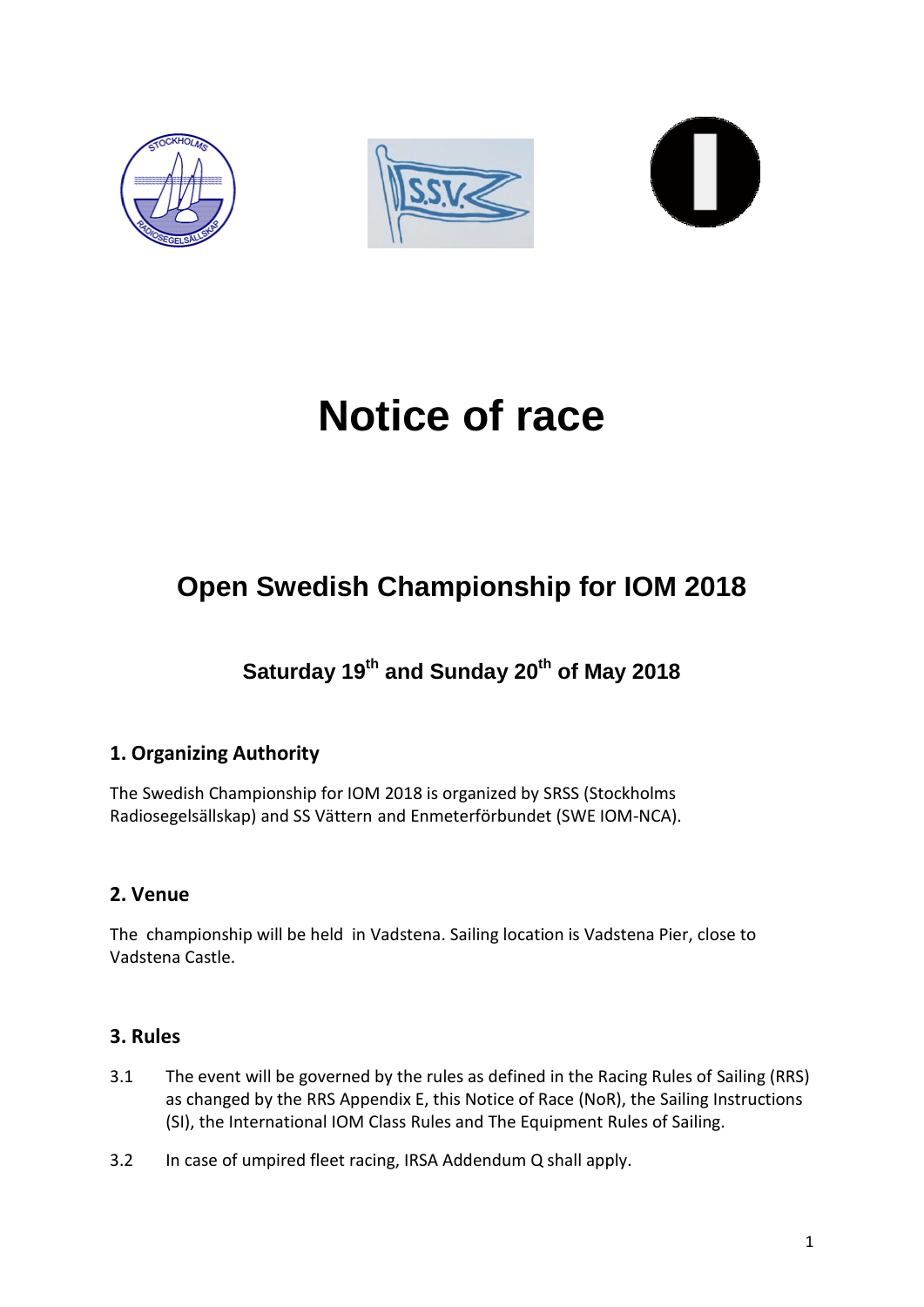- 3.3 If the fleet is divided into two or more heats Heat Management System 2016 shall apply.
- 3.4 The Sailing Instructions shall prevail in case of conflict with this Notice of Race.

# **4. Eligibility requirements**

- 4.1 To be entitled to participate in championships sanctioned by the Swedish Sports Federation, each competitor shall comply with ISAF Regulation 19. In order to be awarded the title Swedish Champion (SM) the competitors shall be Swedish citizens or have resided in Sweden for at least six months the last twelve months before the event starts.
- 4.2 Competitors participate in the regatta entirely at their own risk. See RRS 4, Decision to Race. The organising authority will not accept any liability for material damage or personal injury or death sustained in conjunction with or prior to, during, or after the regatta.
- 4.3 Swedish competitors shall hold a valid license for competition on a national level in accordance with Swedish Sailing Federation regulations.

# **5. Entries**

- 5.1 The number of competitors is limited to 32.
- 5.2 Entries shall be submitted no later than Sunday, May 6, 2018. Each entry shall include Name, Sail Number, Club, e-mail address, mobile telephone number.
- 5.3 Competitors register via [www.srss.se](http://www.srss.se/) under the section: "Anmälan" where you choose the event and press the icon under "Registrering" to get access to the entry form.
- 5.4 The entries will be allocated places as per below and the list of competitors will be published on [www.srss.se](http://www.srss.se/)

If more than 32 entries on 6 May 24.00 hrs the following will prevail.

Swedish entries are allocated places as per the Swedish "Rankinglista" valid on May  $6<sup>th</sup>$  2018. Foreign entries will be allocated by the discretion of the organisers who shall take into account the submitted NCA prioritised lists, previous results in Swedish and International championships.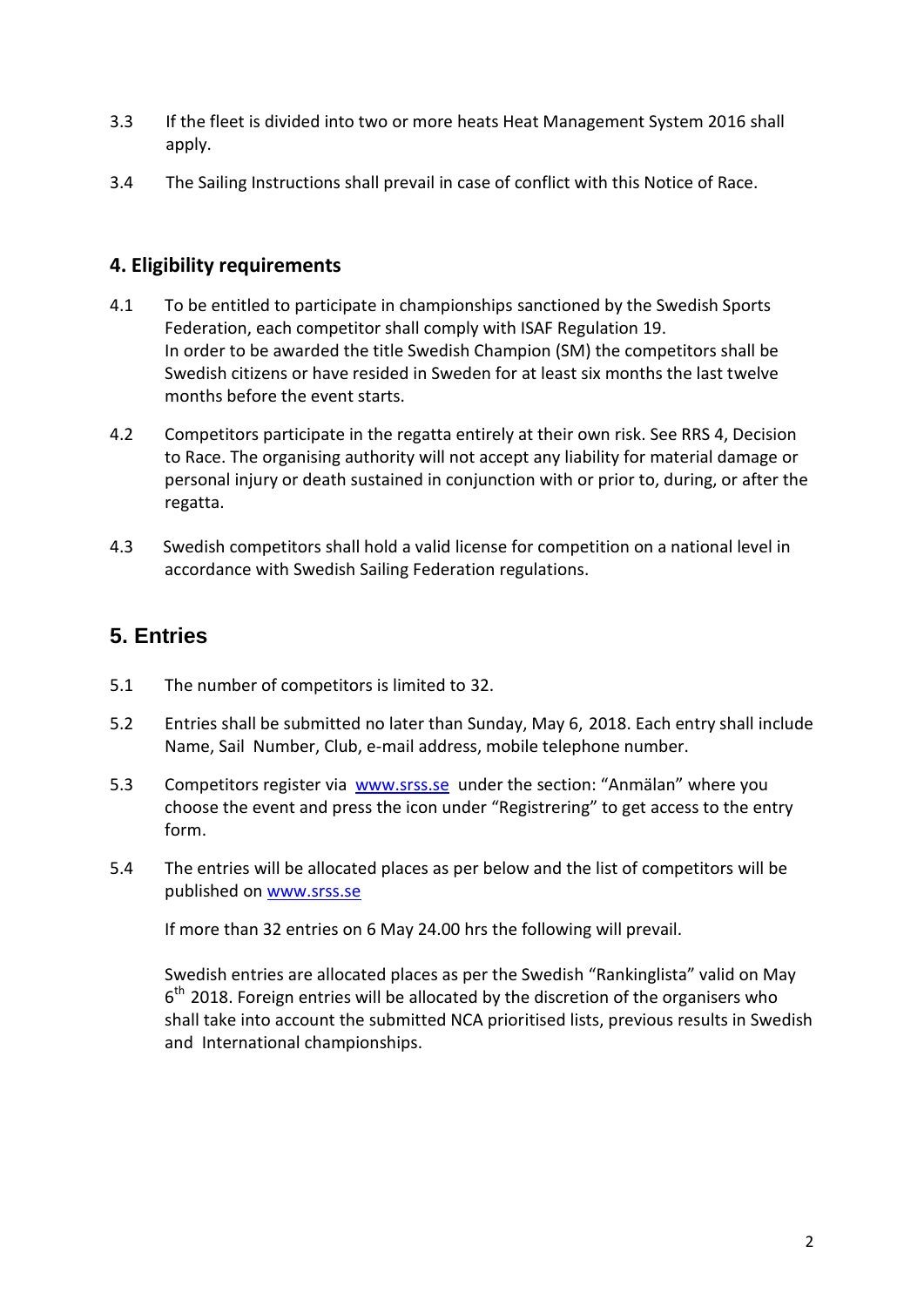5.5 The entry fee is SEK 500 including lunch & coffee to be paid latest by Thursday, May  $10^{th}$  2018 to:

> *From Sweden:* SRSS PG konto: 39 22 98-6

*From abroad:* Stockholms Radiosegelsällskap SRSS IBAN: SE57 9500 0099 6034 0392 2986 BIC-kod (SWIFT-address): NDEASESS

5.6 Each entry will only be valid subject that the entry fee is paid on time.

### **6. Time schedule**

**Sunday, May 6** Closing date for entry

**Thursday, May 10** Closing date for payment

#### **Saturday, May 19**

08:00-09:15 Registration and measurement. Place: At the racing area 09:30 Skippers meeting and briefing. 10:00 First warning signal Lunch break when suitable. 17:00 No heat will be started after this time

#### **Sunday, May 20**

09:00 First warning signal Lunch break when suitable. 15:30 No heat will be started after this time Price giving ceremony will commence as soon as possible after the results are calculated and presented.

6.1 Lunch and refreshments during both days of the event is included in the entry fee.

#### **7. Registration and measurement checks**

7.1 Boats, together with their valid measurement certificates shall be presented for registration before 09:15 on May 19. However, the Race Committee may extend the time for registration and event measurement if there is a valid reason to do so. No boat shall be eligible for racing until it has been registered and and has passed event measurement.